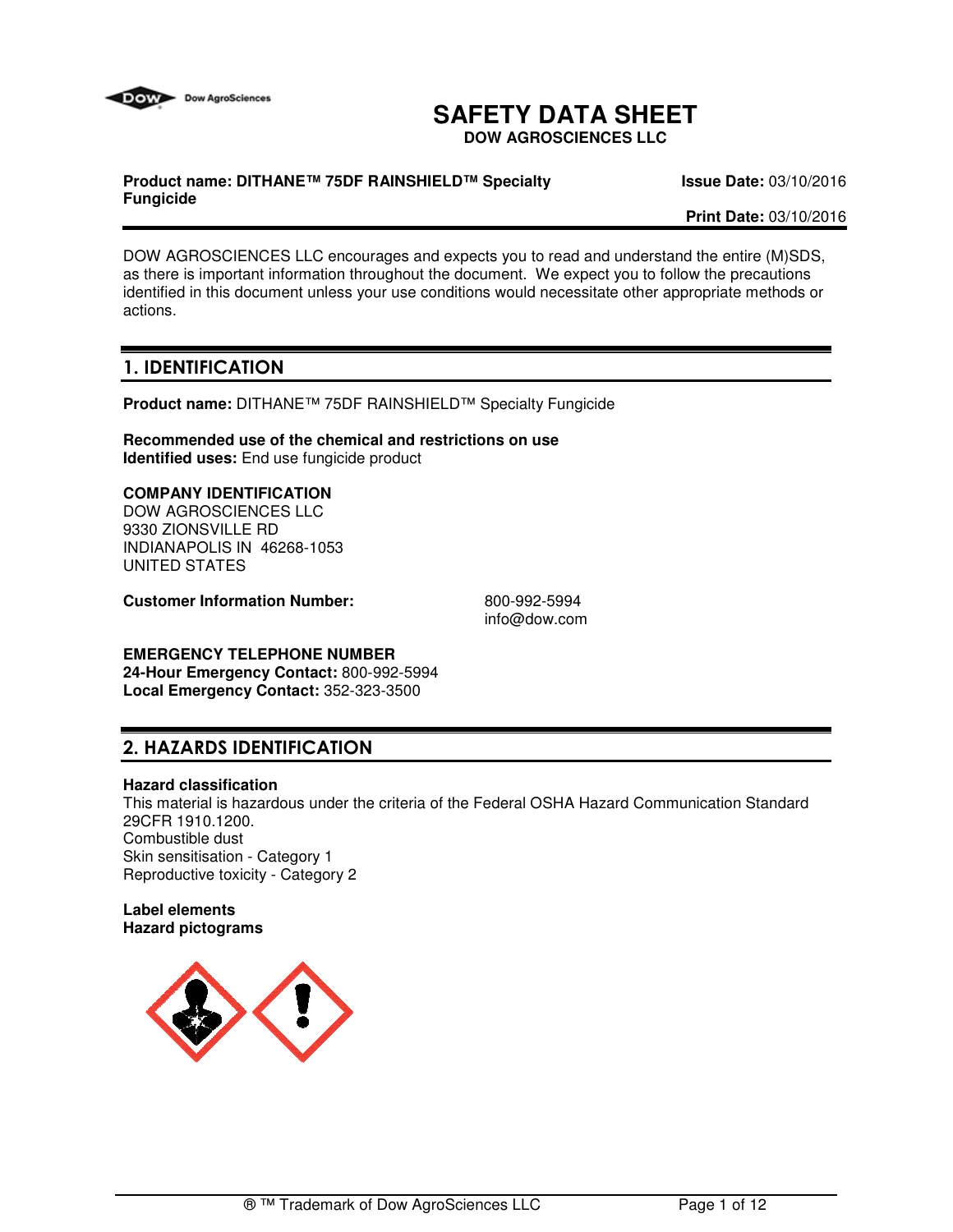### Signal word: **WARNING!**

### **Hazards**

May form combustible dust concentrations in air May cause an allergic skin reaction. Suspected of damaging fertility or the unborn child.

### **Precautionary statements**

### **Prevention**

Obtain special instructions before use. Do not handle until all safety precautions have been read and understood. Avoid breathing dust/ fume/ gas/ mist/ vapours/ spray. Contaminated work clothing should not be allowed out of the workplace. Wear protective gloves. Use personal protective equipment as required.

### **Response**

IF ON SKIN: Wash with plenty of soap and water. IF exposed or concerned: Get medical advice/ attention. If skin irritation or rash occurs: Get medical advice/ attention. Wash contaminated clothing before reuse.

### **Storage**

Store locked up.

### **Disposal**

Dispose of contents/ container to an approved waste disposal plant.

### **Other hazards**

No data available

# **3. COMPOSITION/INFORMATION ON INGREDIENTS**

This product is a mixture.

| The product is a minute of<br>Component | <b>CASRN</b>  | Concentration |
|-----------------------------------------|---------------|---------------|
|                                         |               |               |
| Mancozeb                                | 8018-01-7     | 75.0%         |
| Hexamethylenetetramine                  | 100-97-0      | 2.7%          |
| <b>Balance</b>                          | Not available | 22.3%         |

### **4. FIRST AID MEASURES**

**Description of first aid measures**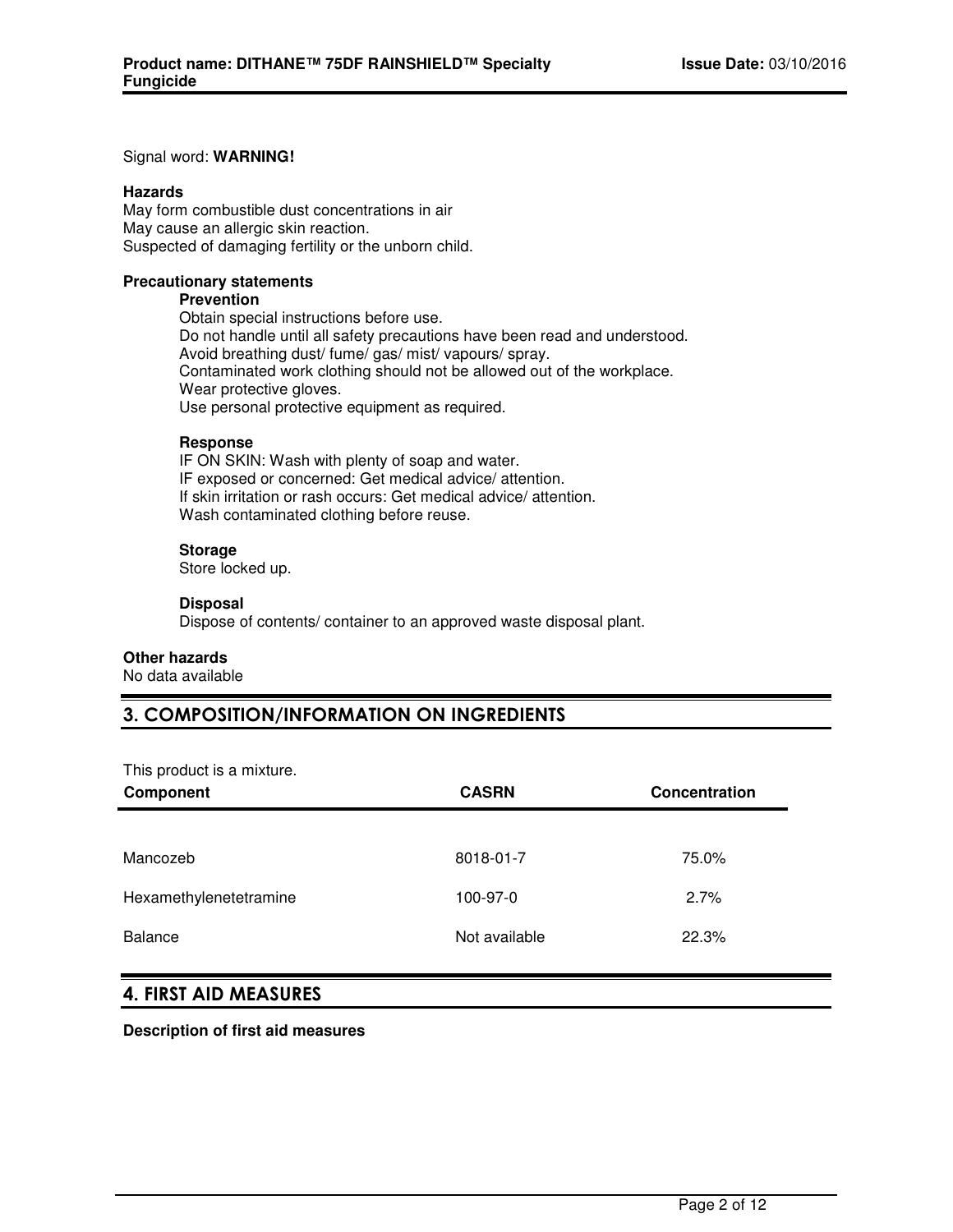**General advice:** First Aid responders should pay attention to self-protection and use the recommended protective clothing (chemical resistant gloves, splash protection). If potential for exposure exists refer to Section 8 for specific personal protective equipment.

**Inhalation:** Move person to fresh air. If person is not breathing, call an emergency responder or ambulance, then give artificial respiration; if by mouth to mouth use rescuer protection (pocket mask etc). Call a poison control center or doctor for treatment advice.

**Skin contact:** Take off contaminated clothing. Wash skin with soap and plenty of water for 15-20 minutes. Call a poison control center or doctor for treatment advice. Wash clothing before reuse. Shoes and other leather items which cannot be decontaminated should be disposed of properly.

**Eye contact:** Hold eyes open and rinse slowly and gently with water for 15-20 minutes. Remove contact lenses, if present, after the first 5 minutes, then continue rinsing eyes. Call a poison control center or doctor for treatment advice.

**Ingestion:** No emergency medical treatment necessary.

**Most important symptoms and effects, both acute and delayed:** Aside from the information found under Description of first aid measures (above) and Indication of immediate medical attention and special treatment needed (below), any additional important symptoms and effects are described in Section 11: Toxicology Information.

### **Indication of any immediate medical attention and special treatment needed**

**Notes to physician:** Repeated excessive exposure may aggravate preexisting lung disease. May cause asthma-like (reactive airways) symptoms. Bronchodilators, expectorants, antitussives and corticosteroids may be of help. No specific antidote. Treatment of exposure should be directed at the control of symptoms and the clinical condition of the patient. Have the Safety Data Sheet, and if available, the product container or label with you when calling a poison control center or doctor, or going for treatment.

### **5. FIREFIGHTING MEASURES**

**Suitable extinguishing media:** Water. Dry chemical fire extinguishers. Carbon dioxide fire extinguishers.

**Unsuitable extinguishing media:** Foam

### **Special hazards arising from the substance or mixture**

**Hazardous combustion products:** During a fire, smoke may contain the original material in addition to combustion products of varying composition which may be toxic and/or irritating. Combustion products may include and are not limited to: Sulfur oxides. Hydrogen sulfide. Carbon monoxide. Carbon dioxide. Nitrogen oxides.

**Unusual Fire and Explosion Hazards:** Container may rupture from gas generation in a fire situation. Do not permit dust to accumulate. When suspended in air dust can pose an explosion hazard. Minimize ignition sources. If dust layers are exposed to elevated temperatures, spontaneous combustion may occur.

### **Advice for firefighters**

**Fire Fighting Procedures:** Keep people away. Isolate fire and deny unnecessary entry. Consider feasibility of a controlled burn to minimize environment damage. Soak thoroughly with water to cool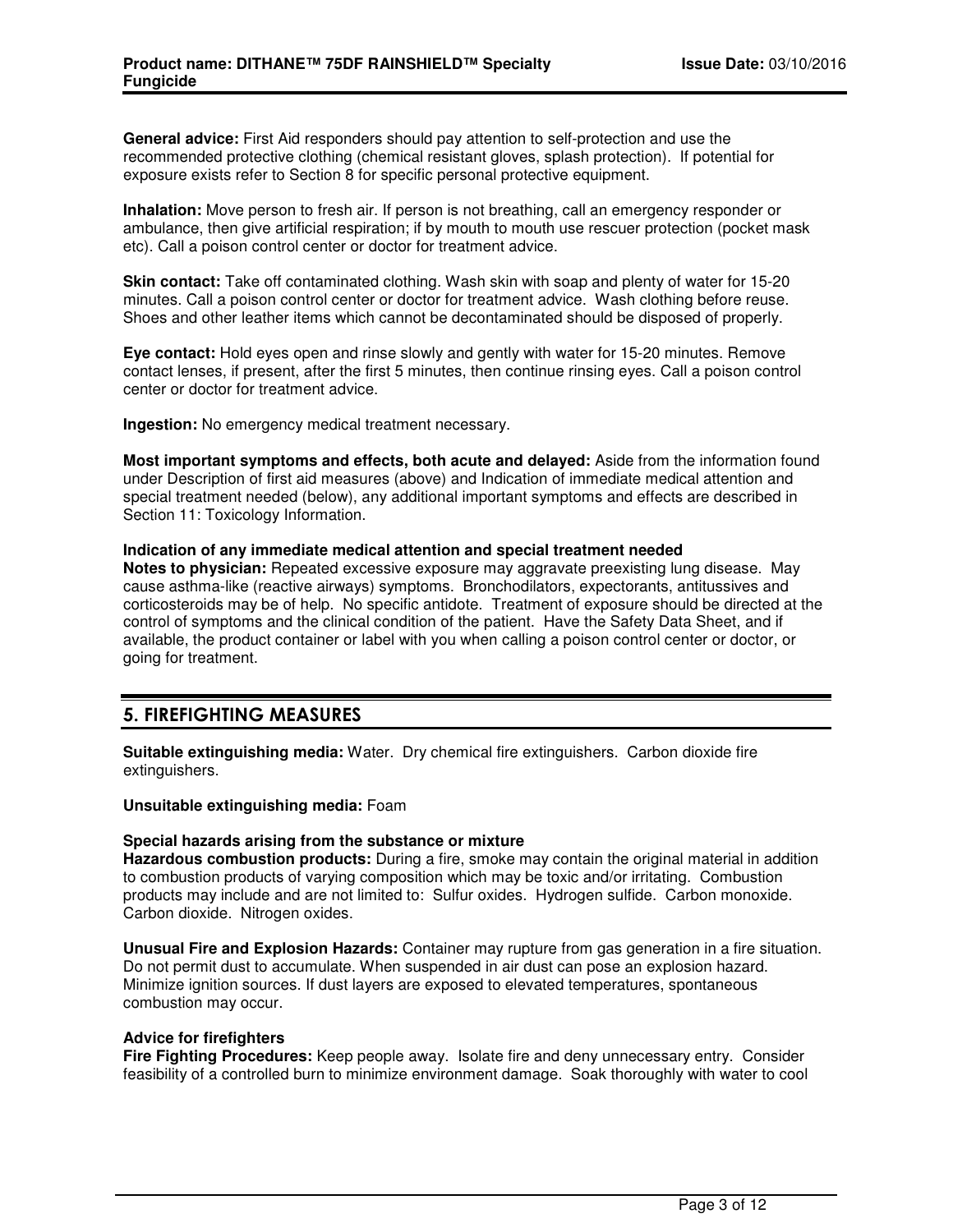and prevent re-ignition. Use water spray to cool fire exposed containers and fire affected zone until fire is out and danger of reignition has passed. Fight fire from protected location or safe distance. Consider the use of unmanned hose holders or monitor nozzles. Immediately withdraw all personnel from the area in case of rising sound from venting safety device or discoloration of the container. Hand held dry chemical or carbon dioxide extinguishers may be used for small fires. Dust explosion hazard may result from forceful application of fire extinguishing agents. Move container from fire area if this is possible without hazard. Contain fire water run-off if possible. Fire water run-off, if not contained, may cause environmental damage. Review the "Accidental Release Measures" and the "Ecological Information" sections of this (M)SDS.

**Special protective equipment for firefighters:** Wear positive-pressure self-contained breathing apparatus (SCBA) and protective fire fighting clothing (includes fire fighting helmet, coat, trousers, boots, and gloves). Avoid contact with this material during fire fighting operations. If contact is likely, change to full chemical resistant fire fighting clothing with self-contained breathing apparatus. If this is not available, wear full chemical resistant clothing with self-contained breathing apparatus and fight fire from a remote location. For protective equipment in post-fire or non-fire clean-up situations, refer to the relevant sections.

# **6. ACCIDENTAL RELEASE MEASURES**

**Personal precautions, protective equipment and emergency procedures:** Isolate area. Keep unnecessary and unprotected personnel from entering the area. Refer to section 7, Handling, for additional precautionary measures. Keep upwind of spill. Spilled material may cause a slipping hazard. Ventilate area of leak or spill. Use appropriate safety equipment. For additional information, refer to Section 8, Exposure Controls and Personal Protection.

**Environmental precautions:** Prevent from entering into soil, ditches, sewers, waterways and/or groundwater. See Section 12, Ecological Information. Spills or discharge to natural waterways is likely to kill aquatic organisms.

**Methods and materials for containment and cleaning up:** Contain spilled material if possible. Small spills: Sweep up. Collect in suitable and properly labeled containers. Large spills: Contact Dow AgroSciences for clean-up assistance. See Section 13, Disposal Considerations, for additional information.

# **7. HANDLING AND STORAGE**

**Precautions for safe handling:** Keep out of reach of children. Keep away from heat, sparks and flame. Do not swallow. Avoid contact with eyes, skin, and clothing. Avoid breathing dust or mist. Avoid prolonged or repeated contact with skin. Wash thoroughly after handling. Keep container closed. Use with adequate ventilation. Good housekeeping and controlling of dusts are necessary for safe handling of product. See Section 8, EXPOSURE CONTROLS AND PERSONAL PROTECTION.

**Conditions for safe storage:** Store in a dry place. Store in original container. Do not store near food, foodstuffs, drugs or potable water supplies.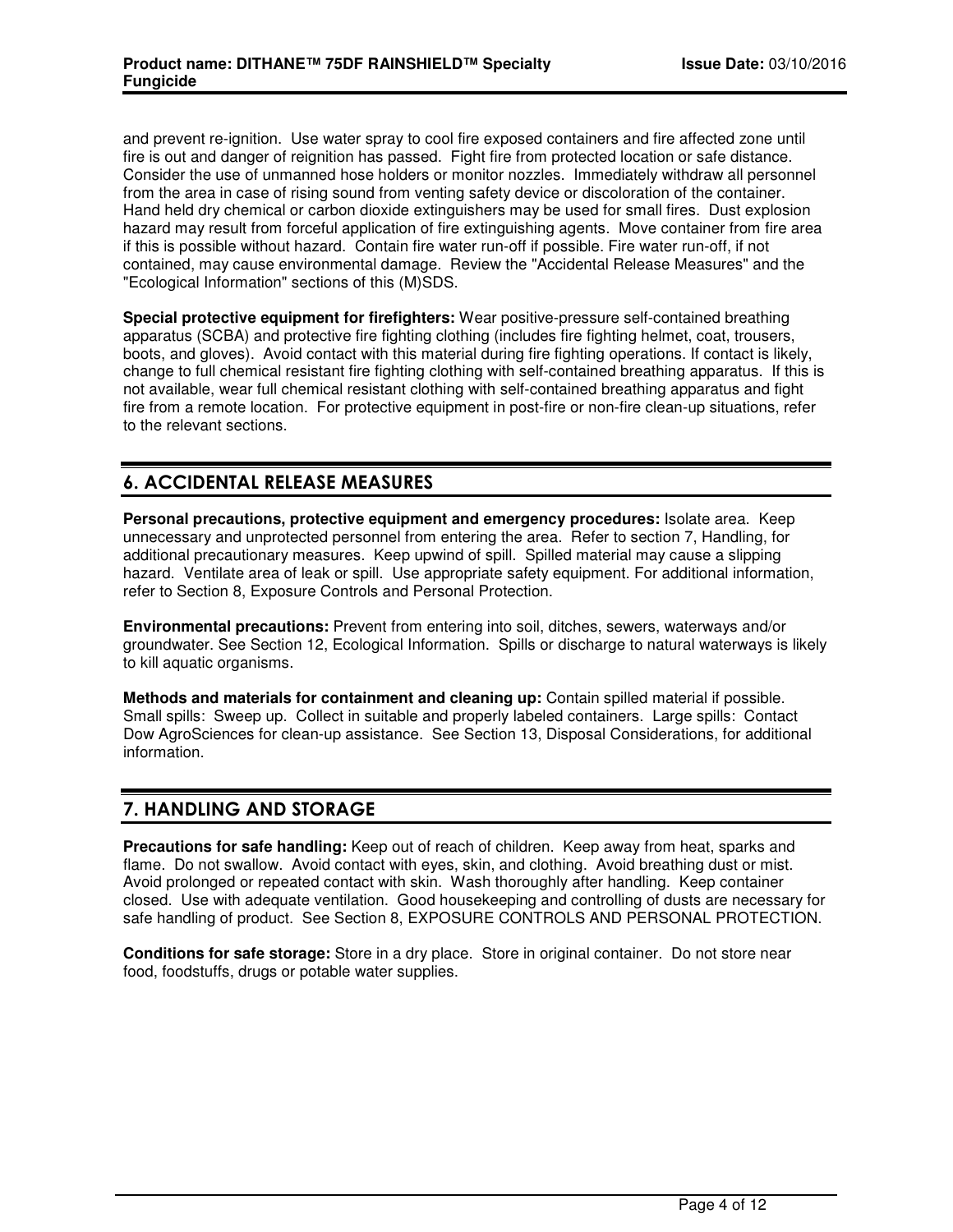# **8. EXPOSURE CONTROLS/PERSONAL PROTECTION**

### **Control parameters**

Exposure limits are listed below, if they exist.

| <b>Component</b>       | Regulation | <b>Type of listing</b> | <b>Value/Notation</b>  |
|------------------------|------------|------------------------|------------------------|
| Mancozeb               | US WEEL    | TWA                    | 1 mg/m $3$             |
|                        | US WEEL    | TWA                    | <b>Skin Sensitizer</b> |
|                        | OSHA Z-1   |                        | 5 mg/m3, Manganese     |
|                        | OSHA P0    |                        | 5 mg/m3, Manganese     |
| Hexamethylenetetramine | Dow IHG    | TWA                    | 10 mg/m $3$            |

RECOMMENDATIONS IN THIS SECTION ARE FOR MANUFACTURING, COMMERCIAL BLENDING AND PACKAGING WORKERS. APPLICATORS AND HANDLERS SHOULD SEE THE PRODUCT LABEL FOR PROPER PERSONAL PROTECTIVE EQUIPMENT AND CLOTHING.

### **Exposure controls**

**Engineering controls:** Use engineering controls to maintain airborne level below exposure limit requirements or guidelines. If there are no applicable exposure limit requirements or guidelines, use only with adequate ventilation. Local exhaust ventilation may be necessary for some operations.

### **Individual protection measures**

**Eye/face protection:** Use safety glasses (with side shields).

### **Skin protection**

**Hand protection:** Use gloves chemically resistant to this material. Examples of preferred glove barrier materials include: Polyvinyl chloride ("PVC" or "vinyl"). Neoprene. Nitrile/butadiene rubber ("nitrile" or "NBR"). NOTICE: The selection of a specific glove for a particular application and duration of use in a workplace should also take into account all relevant workplace factors such as, but not limited to: Other chemicals which may be handled, physical requirements (cut/puncture protection, dexterity, thermal protection), potential body reactions to glove materials, as well as the instructions/specifications provided by the glove supplier.

**Other protection:** Use protective clothing chemically resistant to this material. Selection of specific items such as face shield, boots, apron, or full body suit will depend on the task.

**Respiratory protection:** Respiratory protection should be worn when there is a potential to exceed the exposure limit requirements or guidelines. If there are no applicable exposure limit requirements or guidelines, use an approved respirator. Selection of air-purifying or positivepressure supplied-air will depend on the specific operation and the potential airborne concentration of the material. For emergency conditions, use an approved positive-pressure self-contained breathing apparatus.

The following should be effective types of air-purifying respirators: Organic vapor cartridge with a particulate pre-filter.

# **9. PHYSICAL AND CHEMICAL PROPERTIES**

**Appearance**

**Odor** Sulfur-like

**Physical state** Granules. **Color** Yellow to brown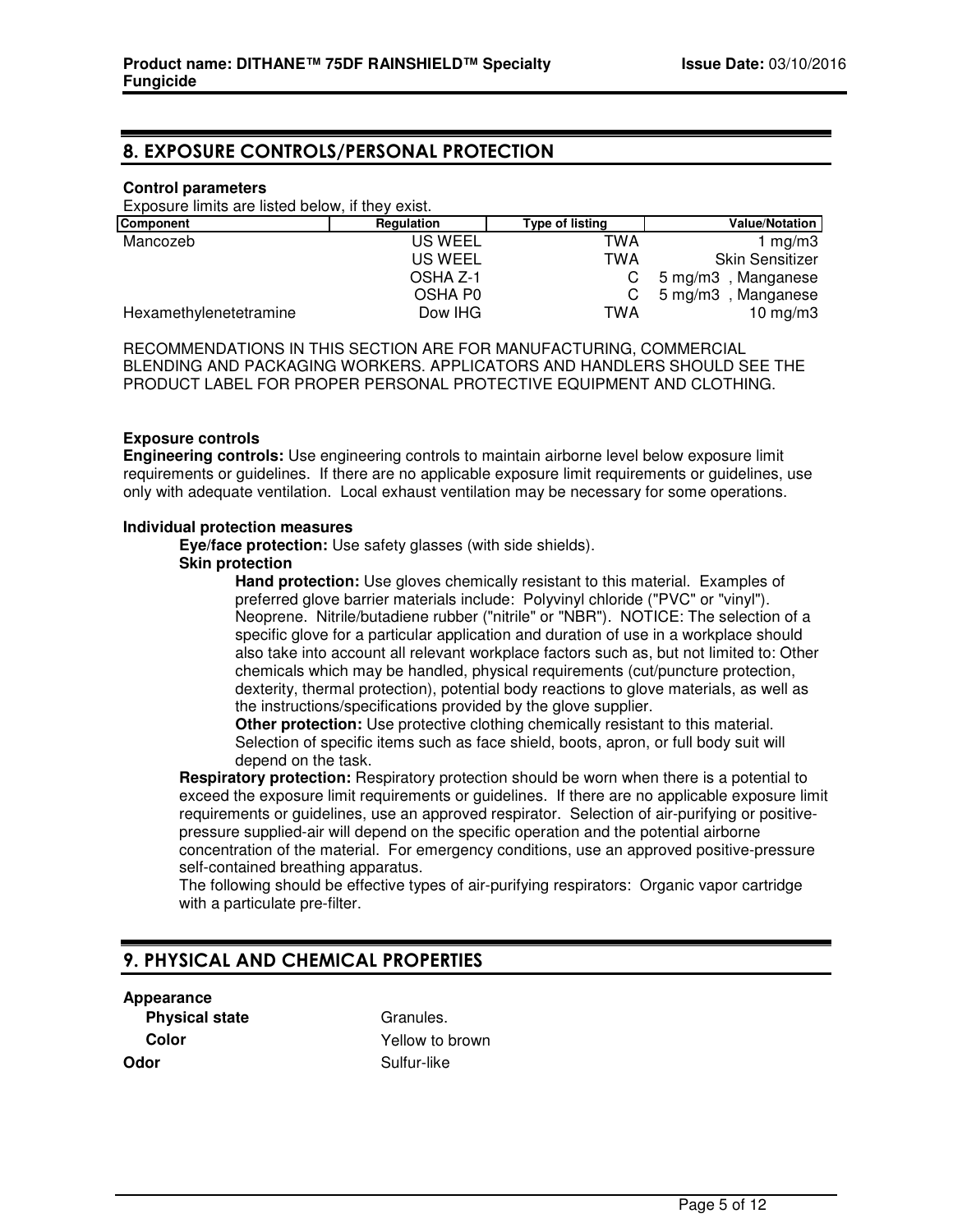| <b>Odor Threshold</b>                             | No test data available                            |
|---------------------------------------------------|---------------------------------------------------|
| рH                                                | 7.2 1% pH Electrode (1% aqueous suspension)       |
| <b>Melting point/range</b>                        | No test data available                            |
| <b>Freezing point</b>                             | Not applicable                                    |
| Boiling point (760 mmHg)                          | Not applicable                                    |
| <b>Flash point</b>                                | closed cup Not applicable                         |
| <b>Evaporation Rate (Butyl Acetate</b><br>$= 1$   | Not applicable                                    |
| Flammability (solid, gas)                         | May form combustible dust concentrations in air   |
| Lower explosion limit                             | Not applicable                                    |
| <b>Upper explosion limit</b>                      | Not applicable                                    |
| <b>Vapor Pressure</b>                             | Not applicable                                    |
| Relative Vapor Density (air $= 1$ )               | Not applicable                                    |
| Relative Density (water $= 1$ )                   | No test data available                            |
| <b>Water solubility</b>                           | No test data available                            |
| <b>Partition coefficient: n-</b><br>octanol/water | No data available                                 |
| <b>Auto-ignition temperature</b>                  | 144 °C (291 °F)                                   |
| <b>Decomposition temperature</b>                  | No test data available                            |
| <b>Kinematic Viscosity</b>                        | No data available                                 |
| <b>Explosive properties</b>                       | No EEC A14                                        |
| <b>Oxidizing properties</b>                       | No EU Method A.17 (Oxidizing Properties (Solids)) |
| <b>Bulk density</b>                               | 0.55 g/cm3 Loose Volumetric                       |
| Molecular weight                                  | No data available                                 |

NOTE: The physical data presented above are typical values and should not be construed as a specification.

# **10. STABILITY AND REACTIVITY**

**Reactivity:** No data available

**Chemical stability:** Unstable at elevated temperatures.

**Possibility of hazardous reactions:** Polymerization will not occur.

**Conditions to avoid:** Active ingredient decomposes at elevated temperatures. Generation of gas during decomposition can cause pressure in closed systems. Avoid static discharge.

**Incompatible materials:** Avoid contact with: Acids. Oxidizers.

**Hazardous decomposition products:** Decomposition products depend upon temperature, air supply and the presence of other materials. Decomposition products can include and are not limited to: Hydrogen sulfide. Sulfur oxides. Nitrogen oxides. Toxic gases are released during decomposition.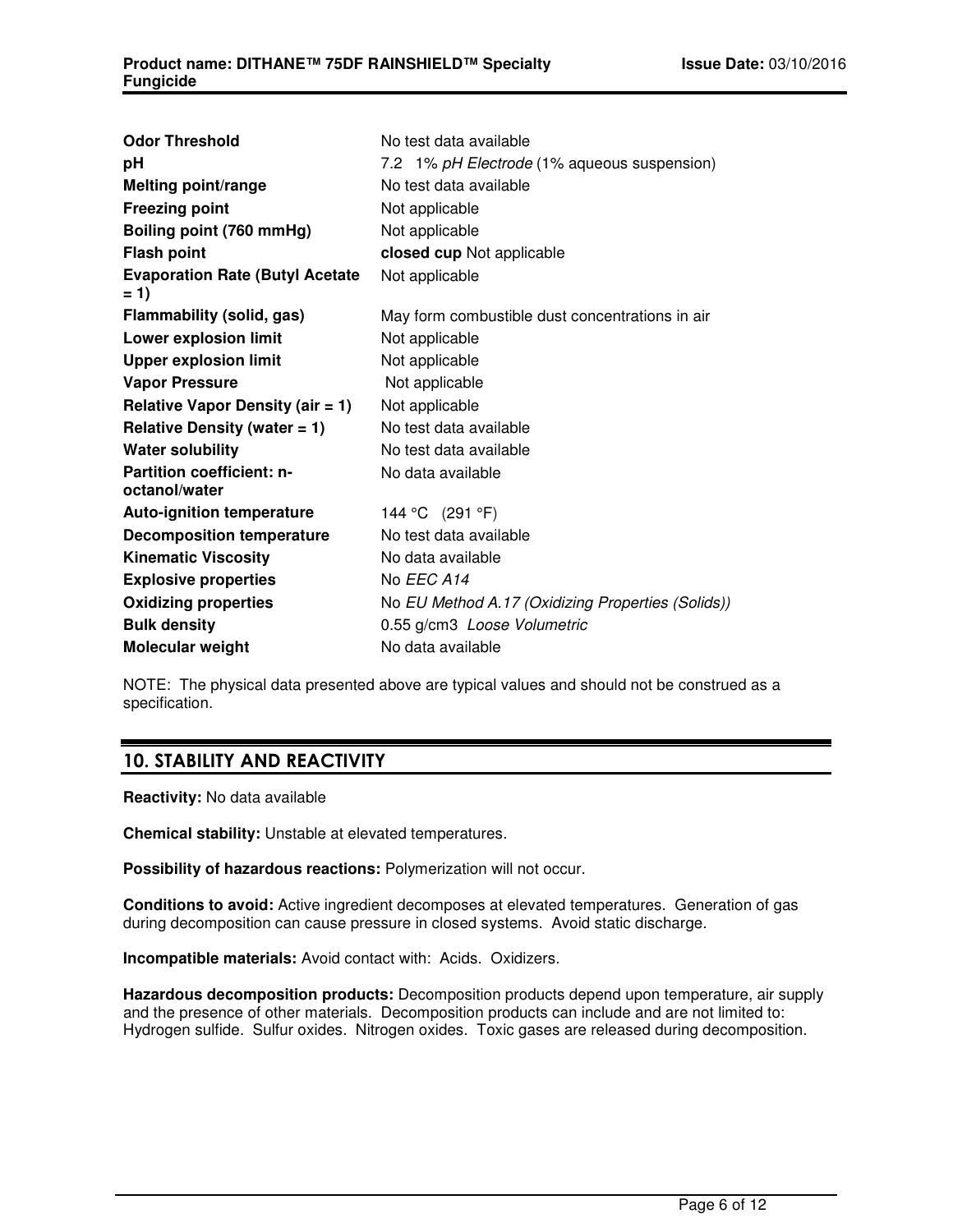# **11. TOXICOLOGICAL INFORMATION**

Toxicological information appears in this section when such data is available.

### **Acute toxicity**

### **Acute oral toxicity**

Very low toxicity if swallowed. Harmful effects not anticipated from swallowing small amounts.

As product: Single dose oral LD50 has not been determined.

Based on information for component(s): LD50, Rat,  $> 5,000$  mg/kg Estimated.

### **Acute dermal toxicity**

Prolonged skin contact is unlikely to result in absorption of harmful amounts.

As product: The dermal LD50 has not been determined.

Based on information for component(s): LD50, Rabbit, > 5,000 mg/kg Estimated.

### **Acute inhalation toxicity**

Prolonged excessive exposure to dust may cause adverse effects. Dust may cause irritation of the upper respiratory tract (nose and throat) and lungs.

As product: The LC50 has not been determined.

For the active ingredient(s): LC50, Rat, Dust, > 5.14 mg/l

#### **Skin corrosion/irritation**

Prolonged contact may cause slight skin irritation with local redness.

### **Serious eye damage/eye irritation**

May cause slight eye irritation. Corneal injury is unlikely.

#### **Sensitization**

For the active ingredient(s): Has caused allergic skin reactions when tested in guinea pigs. For the minor component(s): Has caused allergic skin reactions in humans.

For respiratory sensitization: No relevant data found.

### **Specific Target Organ Systemic Toxicity (Single Exposure)**

Evaluation of available data suggests that this material is not an STOT-SE toxicant.

### **Specific Target Organ Systemic Toxicity (Repeated Exposure)**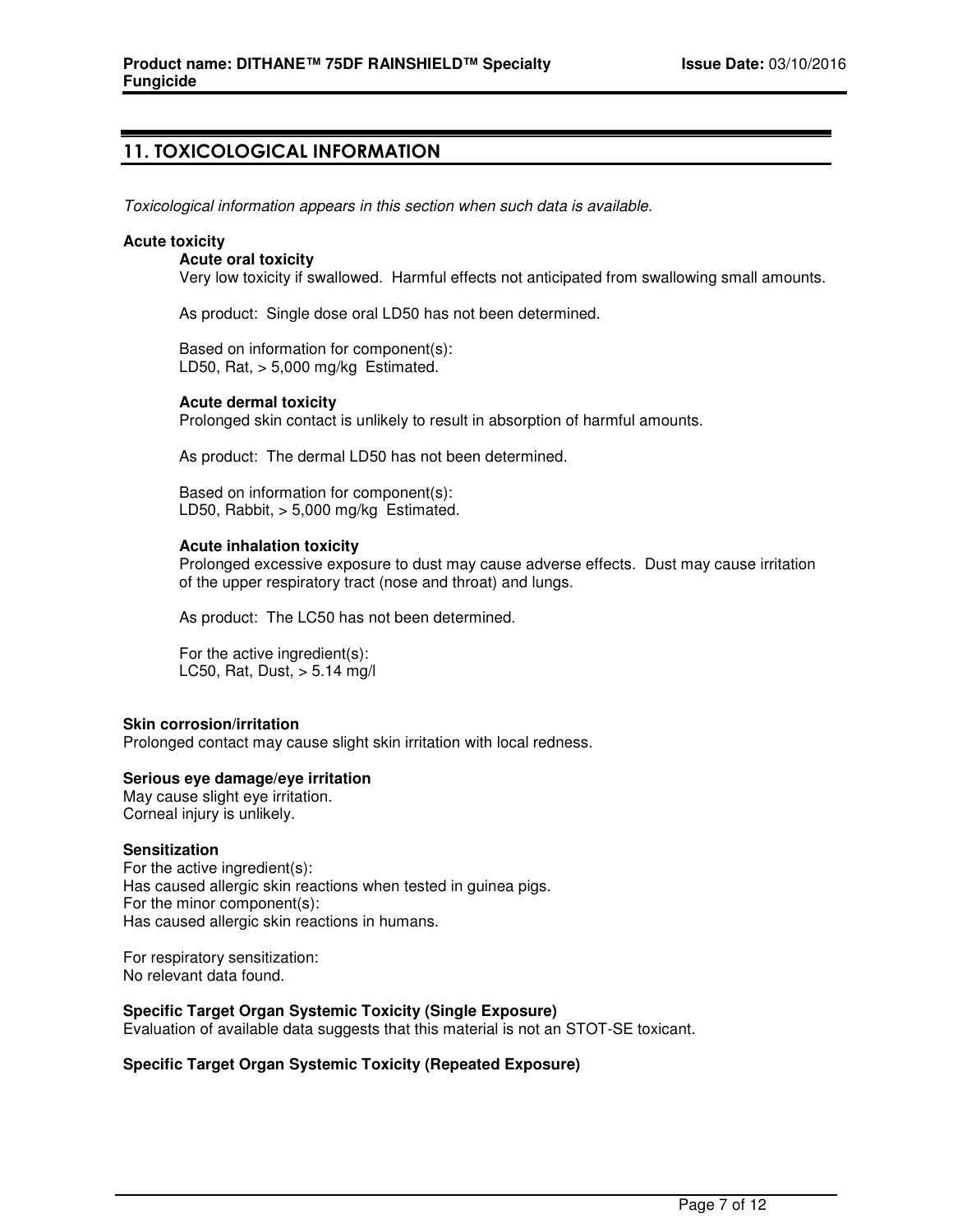For the active ingredient(s):

In animals, effects have been reported on the following organs: Thyroid. Liver.

**Carcinogenicity**

For the active ingredient(s): Has caused cancer at high doses in laboratory rats.

### **Teratogenicity**

For the active ingredient(s): Has caused birth defects in laboratory animals only at doses toxic to the mother. Has been toxic to the fetus in laboratory animals at doses toxic to the mother.

### **Reproductive toxicity**

For the active ingredient(s): In animal studies, did not interfere with reproduction. In animal studies, did not interfere with fertility.

### **Mutagenicity**

For the active ingredient(s): In vitro genetic toxicity studies were predominantly negative. Animal genetic toxicity studies were negative.

### **Aspiration Hazard**

Based on physical properties, not likely to be an aspiration hazard.

# **12. ECOLOGICAL INFORMATION**

Ecotoxicological information appears in this section when such data is available.

### **Toxicity**

### **Acute toxicity to fish**

Material is highly toxic to aquatic organisms on an acute basis (LC50/EC50 between 0.1 and 1 mg/L in the most sensitive species tested).

LC50, Cyprinus carpio (Carp), static test, 96 Hour, 5.1 mg/l, OECD Test Guideline 203 or **Equivalent** 

### **Acute toxicity to aquatic invertebrates**

EC50, Daphnia magna (Water flea), flow-through test, 48 Hour, 4.23 mg/l, OECD Test Guideline 202 or Equivalent

### **Acute toxicity to algae/aquatic plants**

ErC50, Pseudokirchneriella subcapitata (green algae), static test, 72 Hour, Growth rate inhibition, 0.150 mg/l

### **Toxicity to Above Ground Organisms**

contact LD50, Apis mellifera (bees), 48 Hour, mortality, > 100micrograms/bee

### **Persistence and degradability**

### **Mancozeb**

**Biodegradability:** Degradation is expected in the soil environment within days to weeks. Based on stringent OECD test guidelines, this material cannot be considered as readily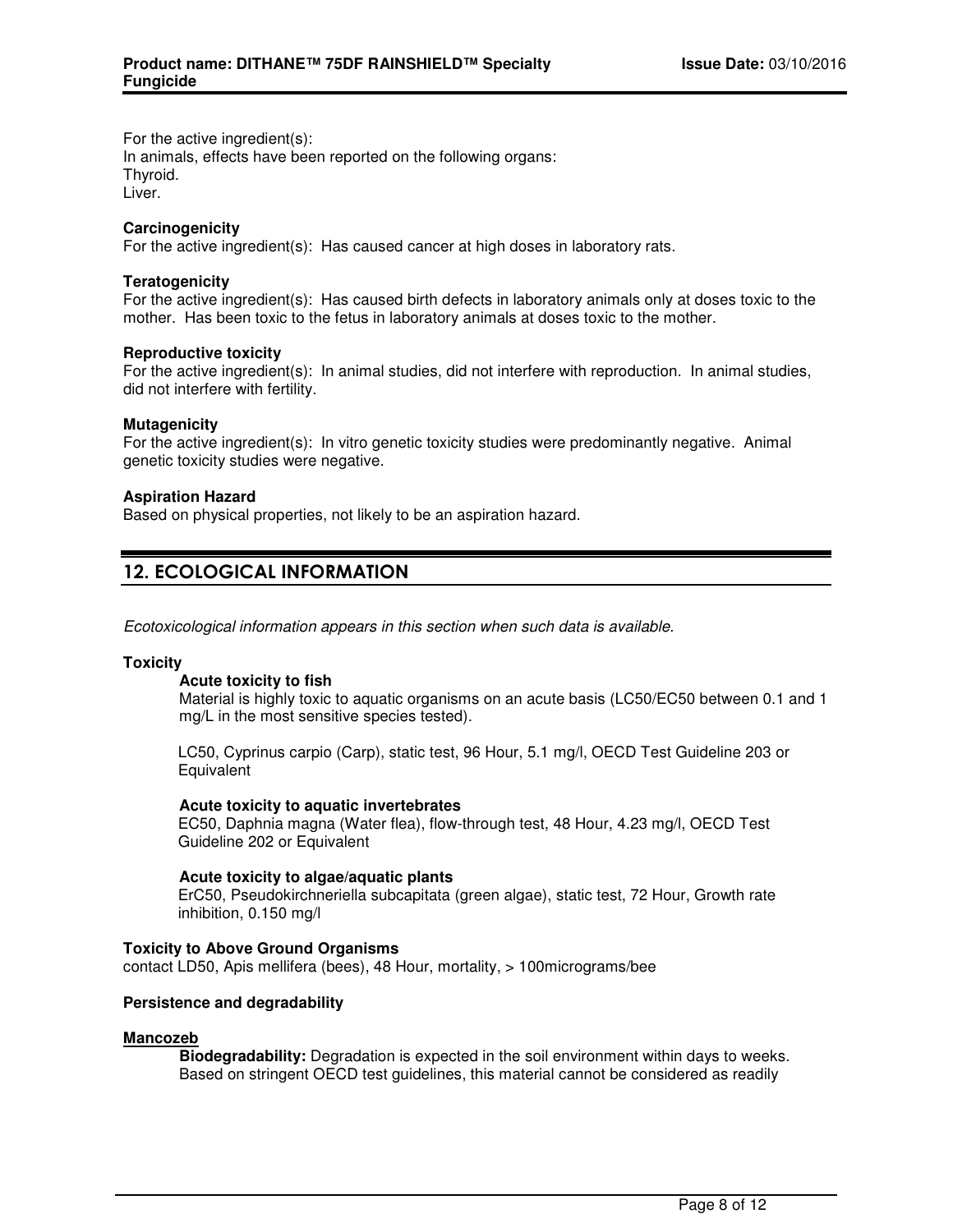biodegradable; however, these results do not necessarily mean that the material is not biodegradable under environmental conditions.

### **Stability in Water (1/2-life)**

Hydrolysis, half-life, 17 Hour, pH 7, Half-life Temperature 25 °C

### **Photodegradation Test Type:** Half-life (indirect photolysis) **Sensitizer:** OH radicals **Atmospheric half-life:** 0.05 d **Method:** Estimated.

### **Hexamethylenetetramine**

**Biodegradability:** Material is readily biodegradable. Passes OECD test(s) for ready biodegradability. 10-day Window: Not applicable **Biodegradation:** 54 - 97 % **Exposure time:** 28 d **Method:** OECD Test Guideline 301C or Equivalent

**Theoretical Oxygen Demand:** 3.2 mg/mg

### **Balance**

**Biodegradability:** No relevant data found.

### **Bioaccumulative potential**

### **Mancozeb**

**Bioaccumulation:** Bioconcentration potential is low (BCF < 100 or Log Pow < 3). **Partition coefficient: n-octanol/water(log Pow):** 1.33 Estimated. **Bioconcentration factor (BCF):** 2.1 - 3.1 Estimated.

### **Hexamethylenetetramine**

**Bioaccumulation:** Bioconcentration potential is low (BCF < 100 or Log Pow < 3). **Partition coefficient: n-octanol/water(log Pow):** -4.15 Estimated.

### **Balance**

**Bioaccumulation:** No relevant data found.

#### **Mobility in soil**

### **Mancozeb**

Potential for mobility in soil is low (Koc between 500 and 2000). **Partition coefficient(Koc):** 1000 Estimated.

### **Hexamethylenetetramine**

Potential for mobility in soil is very high (Koc between 0 and 50). **Partition coefficient(Koc):** < 1 Estimated.

#### **Balance**

No relevant data found.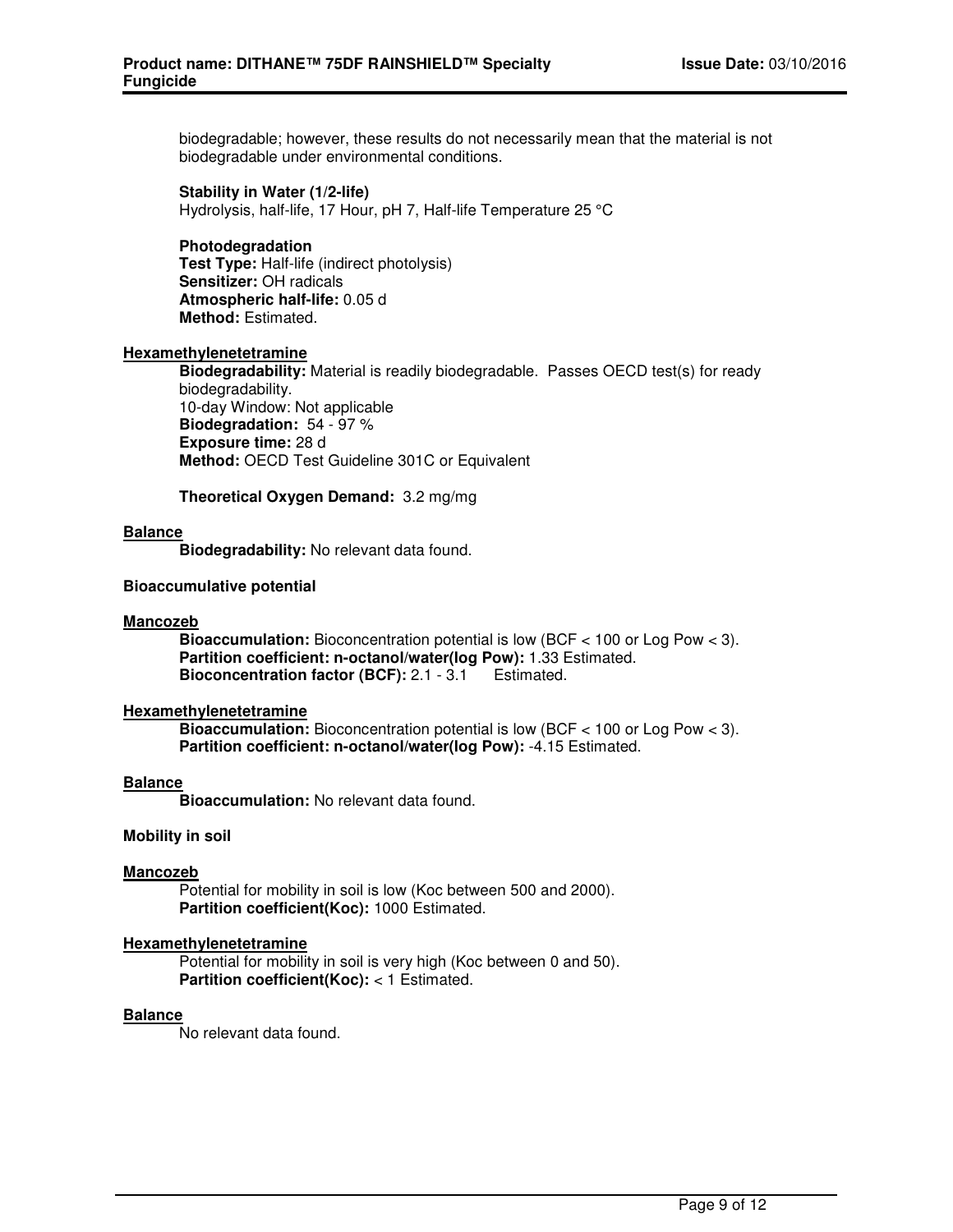# **13. DISPOSAL CONSIDERATIONS**

**Disposal methods:** If wastes and/or containers cannot be disposed of according to the product label directions, disposal of this material must be in accordance with your local or area regulatory authorities. This information presented below only applies to the material as supplied. The identification based on characteristic(s) or listing may not apply if the material has been used or otherwise contaminated. It is the responsibility of the waste generator to determine the toxicity and physical properties of the material generated to determine the proper waste identification and disposal methods in compliance with applicable regulations. If the material as supplied becomes a waste, follow all applicable regional, national and local laws.

# **14. TRANSPORT INFORMATION**

### **DOT**

| Proper shipping name    | Environmentally hazardous substances, solid,<br>n.o.s.(Mancozeb) |
|-------------------------|------------------------------------------------------------------|
| UN number               | UN 3077                                                          |
| Class                   |                                                                  |
| Packing group           | Ш                                                                |
| <b>Marine pollutant</b> | Mancozeb                                                         |

### **Classification for SEA transport (IMO-IMDG):**

| Proper shipping name                                                                                        | ENVIRONMENTALLY HAZARDOUS SUBSTANCE, SOLID,<br>N.O.S. (Mancozeb) |
|-------------------------------------------------------------------------------------------------------------|------------------------------------------------------------------|
| UN number                                                                                                   | UN 3077                                                          |
| <b>Class</b>                                                                                                | 9                                                                |
| Packing group                                                                                               | Ш                                                                |
| <b>Marine pollutant</b>                                                                                     | Mancozeb                                                         |
| <b>Transport in bulk</b><br>according to Annex I or II<br>of MARPOL 73/78 and the<br><b>IBC or IGC Code</b> | Consult IMO regulations before transporting ocean bulk           |
| Classification for AIR transport (IATA/ICAO):                                                               |                                                                  |
| Proper shipping name                                                                                        | Environmentally hazardous substance, solid,<br>n.o.s.(Mancozeb)  |

|                      | n.o.s.(Mancozeb) |
|----------------------|------------------|
| UN number            | UN 3077          |
| <b>Class</b>         | 9                |
| <b>Packing group</b> | Ш                |

This information is not intended to convey all specific regulatory or operational requirements/information relating to this product. Transportation classifications may vary by container volume and may be influenced by regional or country variations in regulations. Additional transportation system information can be obtained through an authorized sales or customer service representative. It is the responsibility of the transporting organization to follow all applicable laws, regulations and rules relating to the transportation of the material.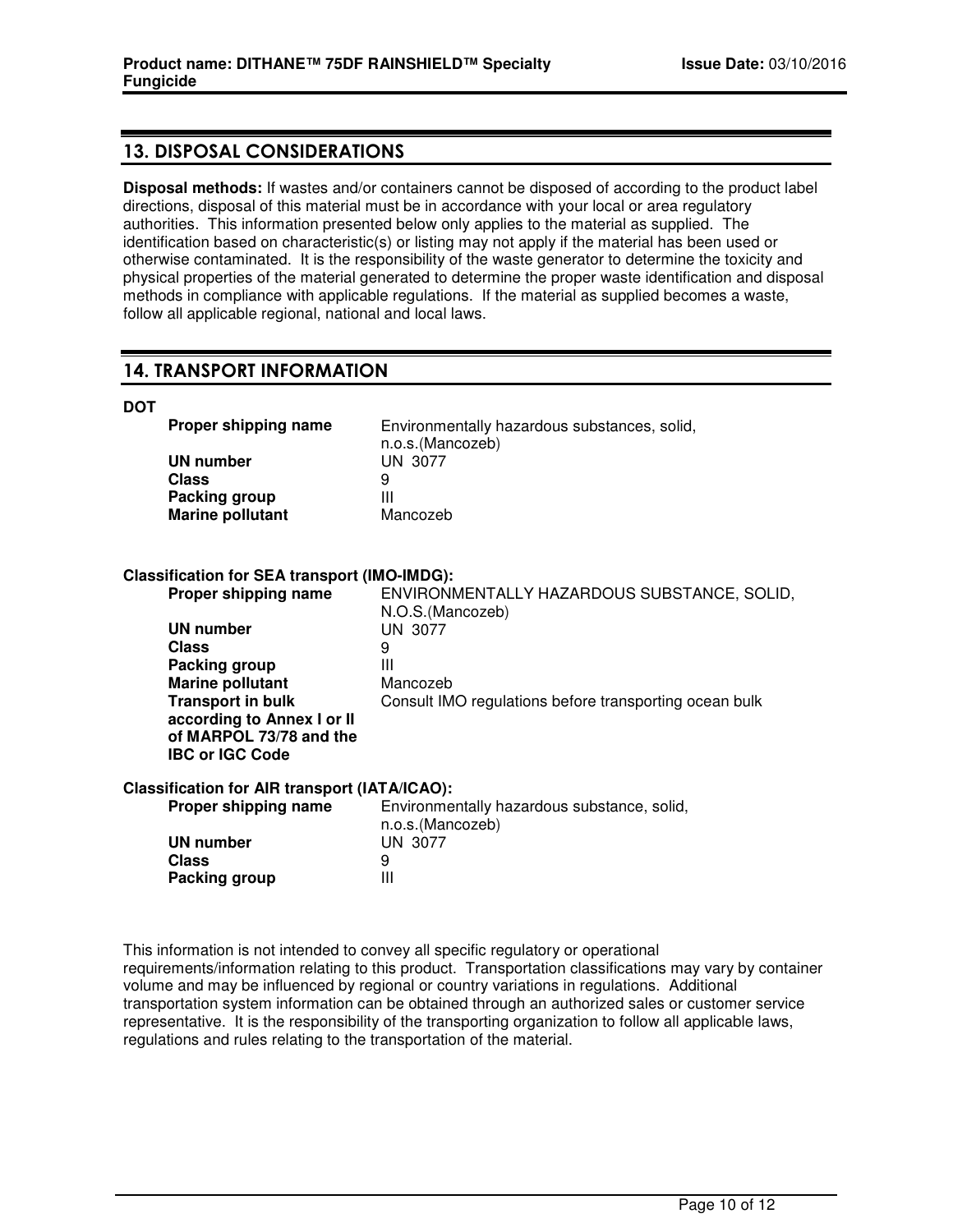## **15. REGULATORY INFORMATION**

### **OSHA Hazard Communication Standard**

This product is a "Hazardous Chemical" as defined by the OSHA Hazard Communication Standard, 29 CFR 1910.1200.

**Superfund Amendments and Reauthorization Act of 1986 Title III (Emergency Planning and Community Right-to-Know Act of 1986) Sections 311 and 312** Fire Hazard Acute Health Hazard Chronic Health Hazard

#### **Superfund Amendments and Reauthorization Act of 1986 Title III (Emergency Planning and Community Right-to-Know Act of 1986) Section 313 Components CASRN**

Mancozeb 8018-01-7

### **Pennsylvania (Worker and Community Right-To-KnowAct): Pennsylvania Hazardous Substances List and/or Pennsylvania Environmental Hazardous Substance List:**

To the best of our knowledge, this product does not contain chemicals at levels which require reporting under this statute.

### **Pennsylvania (Worker and Community Right-To-KnowAct): Pennsylvania Special Hazardous Substances List:**

To the best of our knowledge, this product does not contain chemicals at levels which require reporting under this statute.

### **California Proposition 65 (Safe Drinking Water and Toxic Enforcement Act of 1986)**

WARNING: This product contains a chemical(s) known to the State of California to cause cancer.

### **California Proposition 65 (Safe Drinking Water and Toxic Enforcement Act of 1986)**

WARNING: This product contains a chemical(s) known to the State of California to cause birth defects or other reproductive harm.

### **United States TSCA Inventory (TSCA)**

This product contains chemical substance(s) exempt from U.S. EPA TSCA Inventory requirements. It is regulated as a pesticide subject to Federal Insecticide, Fungicide, and Rodenticide Act (FIFRA) requirements.

### **16. OTHER INFORMATION**

### **Hazard Rating System**

**NFPA**

| Health | ∃ire | Reactivity |
|--------|------|------------|
|        |      |            |